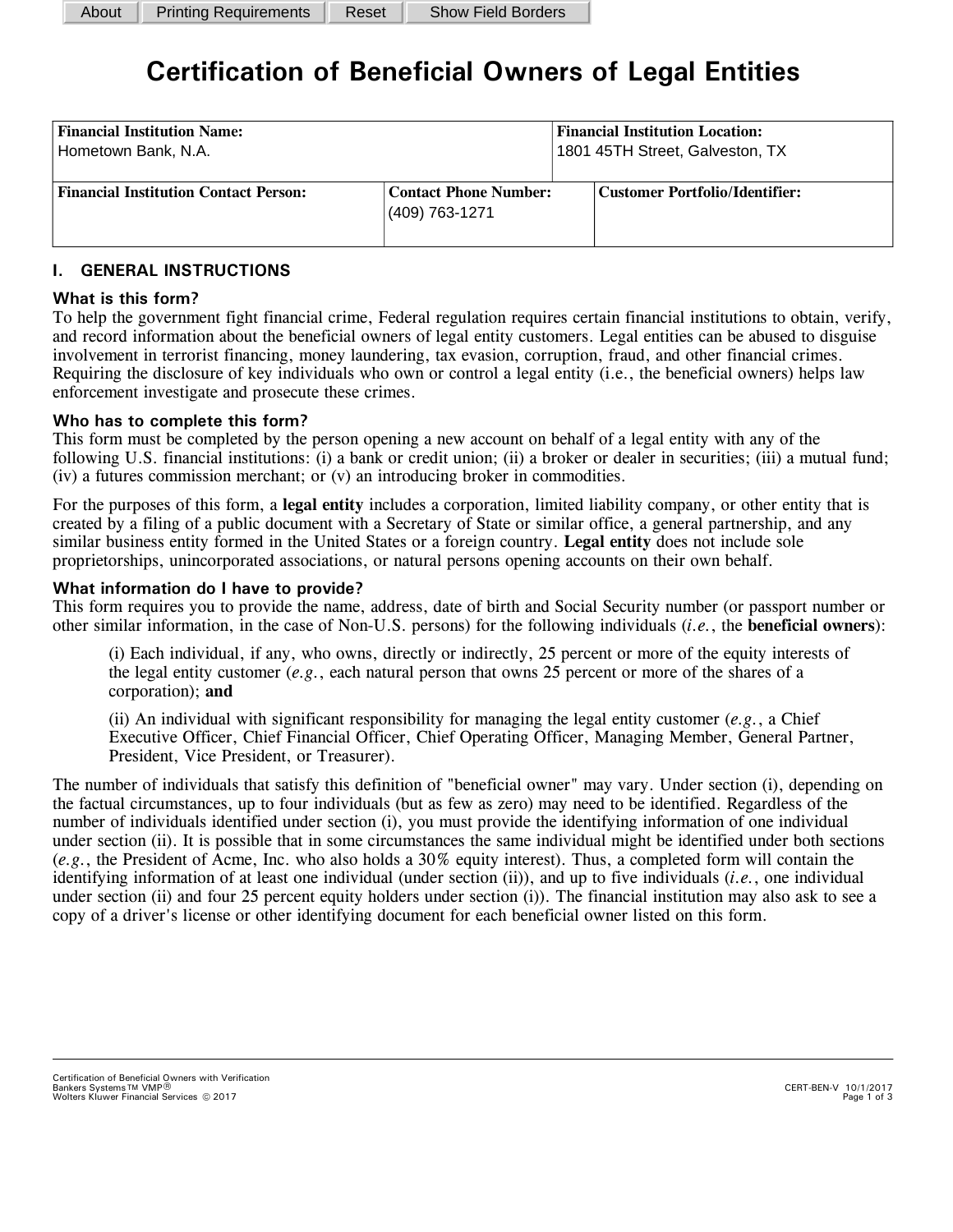#### **II. CERTIFICATION OF BENEFICIAL OWNER(S)**

#### **Persons opening an account on behalf of a legal entity must provide the following information:**

| <b>Name of Natural Person Opening Account:</b>                          | <b>Title of Natural Person Opening Account:</b> |
|-------------------------------------------------------------------------|-------------------------------------------------|
| Type of Legal Entity for Which the Account is Being Opened:             | <b>Legal Entity Identifier (Optional):</b>      |
| Name of Legal Entity for Which the Account is Being Opened:             |                                                 |
| Physical Address of Legal Entity for Which the Account is Being Opened: |                                                 |

**Provide the following information for each individual, if any, who, directly or indirectly, through any contract, arrangement, understanding, relationship or otherwise, owns 25 percent or more of the equity interests of the legal entity listed above:**

| <b>Name</b><br>(Beneficial Owner) | Date of<br><b>Birth</b> | <b>Address (Residential or Business</b><br><b>Street Address)</b> | For U.S.<br>Persons:<br><b>Social</b><br><b>Security</b><br><b>Number</b> | For Non-U.S. Persons:<br><b>Social Security</b><br><b>Number, Passport</b><br><b>Number and country</b><br>of issuance, or other<br>similar identification<br>number <sup>1</sup> |
|-----------------------------------|-------------------------|-------------------------------------------------------------------|---------------------------------------------------------------------------|-----------------------------------------------------------------------------------------------------------------------------------------------------------------------------------|
| First                             |                         | <b>Street</b>                                                     |                                                                           | Number                                                                                                                                                                            |
| Last                              |                         | City<br>State & Zip                                               |                                                                           | Country of Issuance                                                                                                                                                               |
| First                             |                         | <b>Street</b>                                                     |                                                                           | Number                                                                                                                                                                            |
| Last                              |                         | City<br>State & Zip                                               |                                                                           | Country of Issuance                                                                                                                                                               |
| First                             |                         | <b>Street</b>                                                     |                                                                           | Number                                                                                                                                                                            |
| Last                              |                         | City<br>State & Zip                                               |                                                                           | Country of Issuance                                                                                                                                                               |
| First                             |                         | <b>Street</b>                                                     |                                                                           | Number                                                                                                                                                                            |
| Last                              |                         | City<br>State & Zip                                               |                                                                           | Country of Issuance                                                                                                                                                               |

l **If checked, Beneficial Owner listing requirement is Not Applicable**

 $\overline{\phantom{a}}$